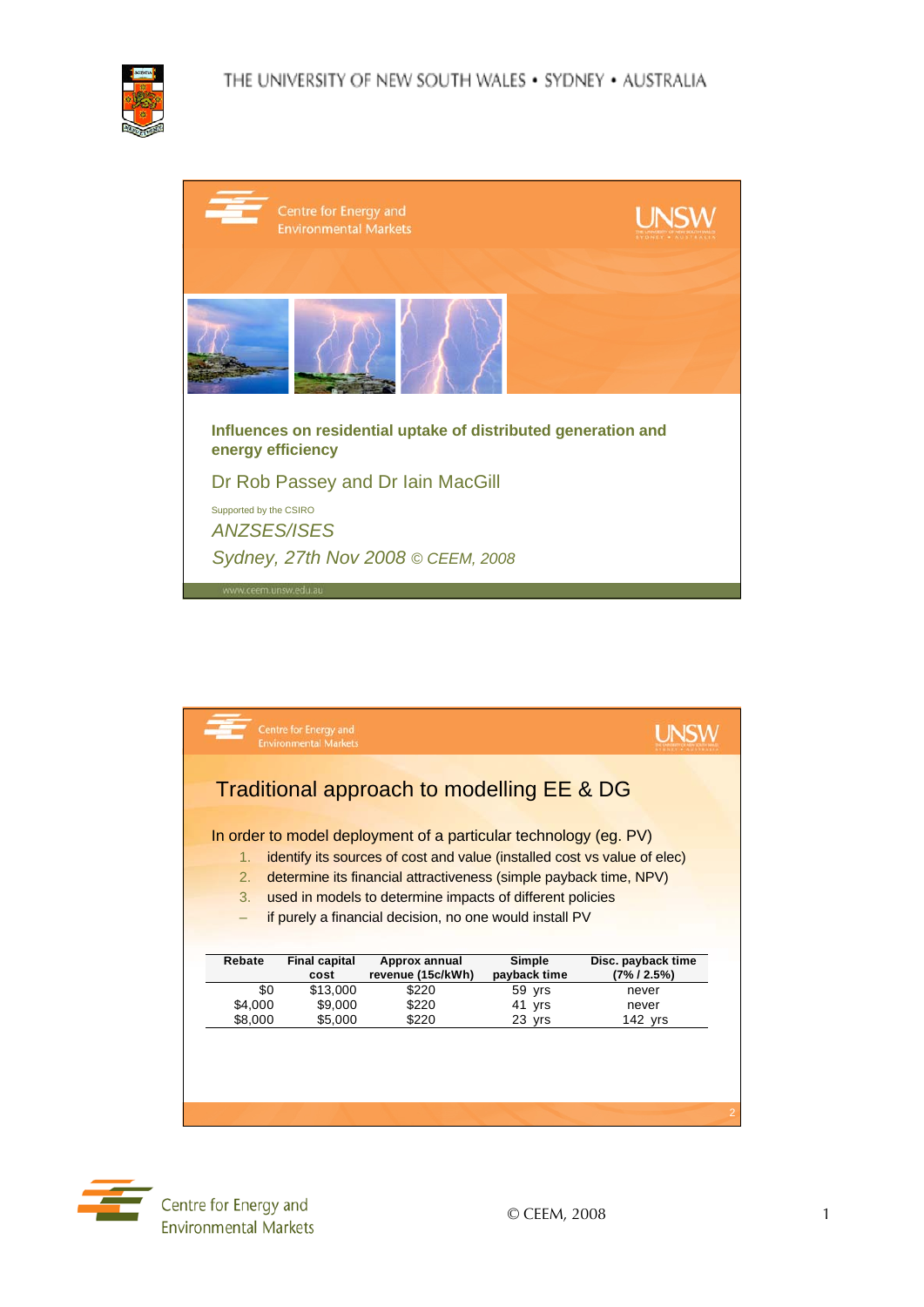

| Centre for Energy and<br><b>Environmental Markets</b>                                                                                                                                                                                     |  |
|-------------------------------------------------------------------------------------------------------------------------------------------------------------------------------------------------------------------------------------------|--|
| Our approach<br>rather than focus on technology and cost, focus on end-user behaviour &<br>п<br>decision-making (eg. will I install PV?)                                                                                                  |  |
| Influences:<br><b>Broader Social Context (BSC)</b><br>1.<br>human behaviour very complex, influenced by BSC from birth<br>variety of different behaviours, habits and practices (not all our actions are<br>based on conscious decisions) |  |
| 2.<br>Infrastructures of Provision (IoP)<br>infrastructure that provides energy and energy services<br>important component of BSC                                                                                                         |  |



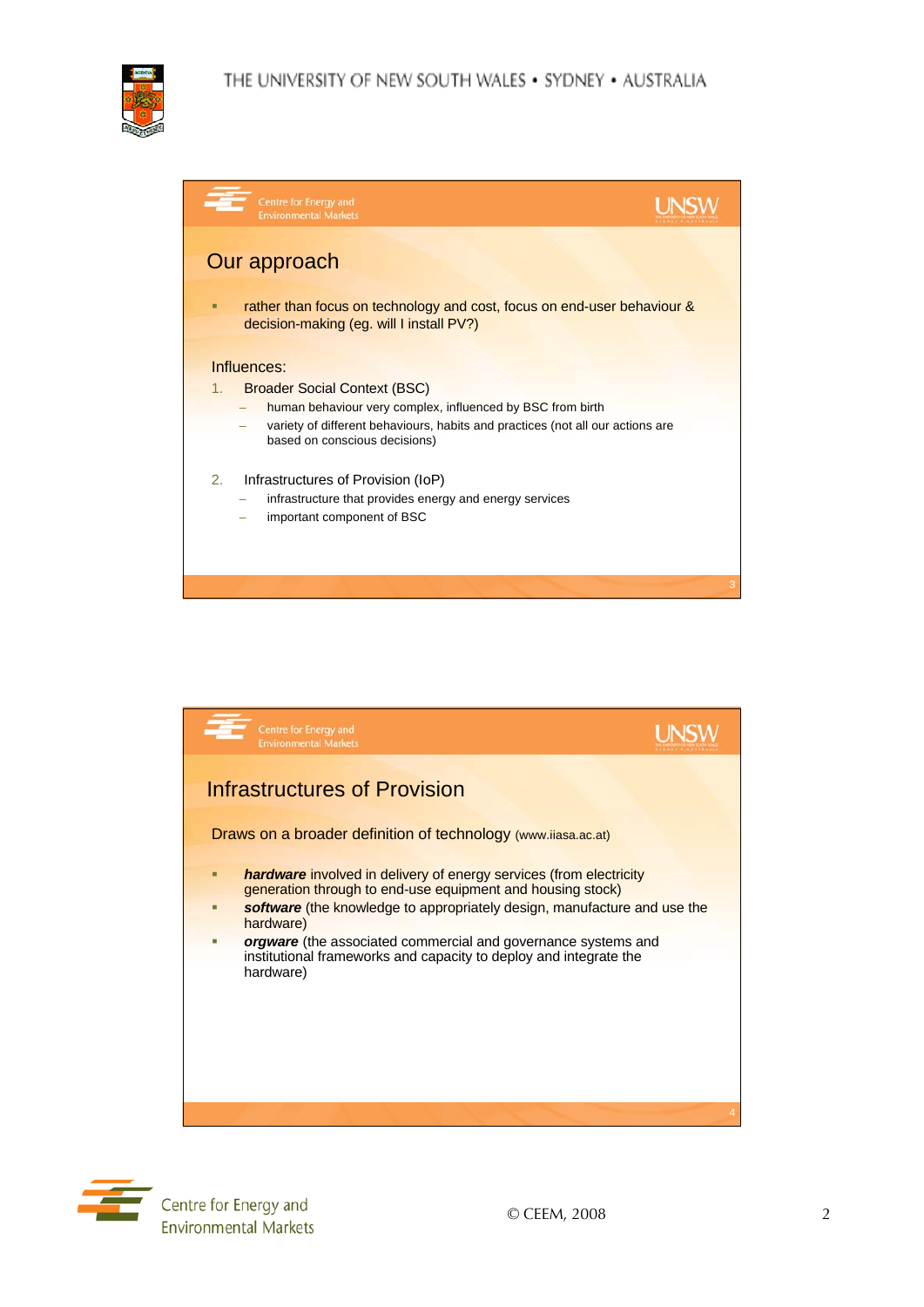







 $\overline{\phantom{a}}$  Centre for Energy and **Environmental Markets**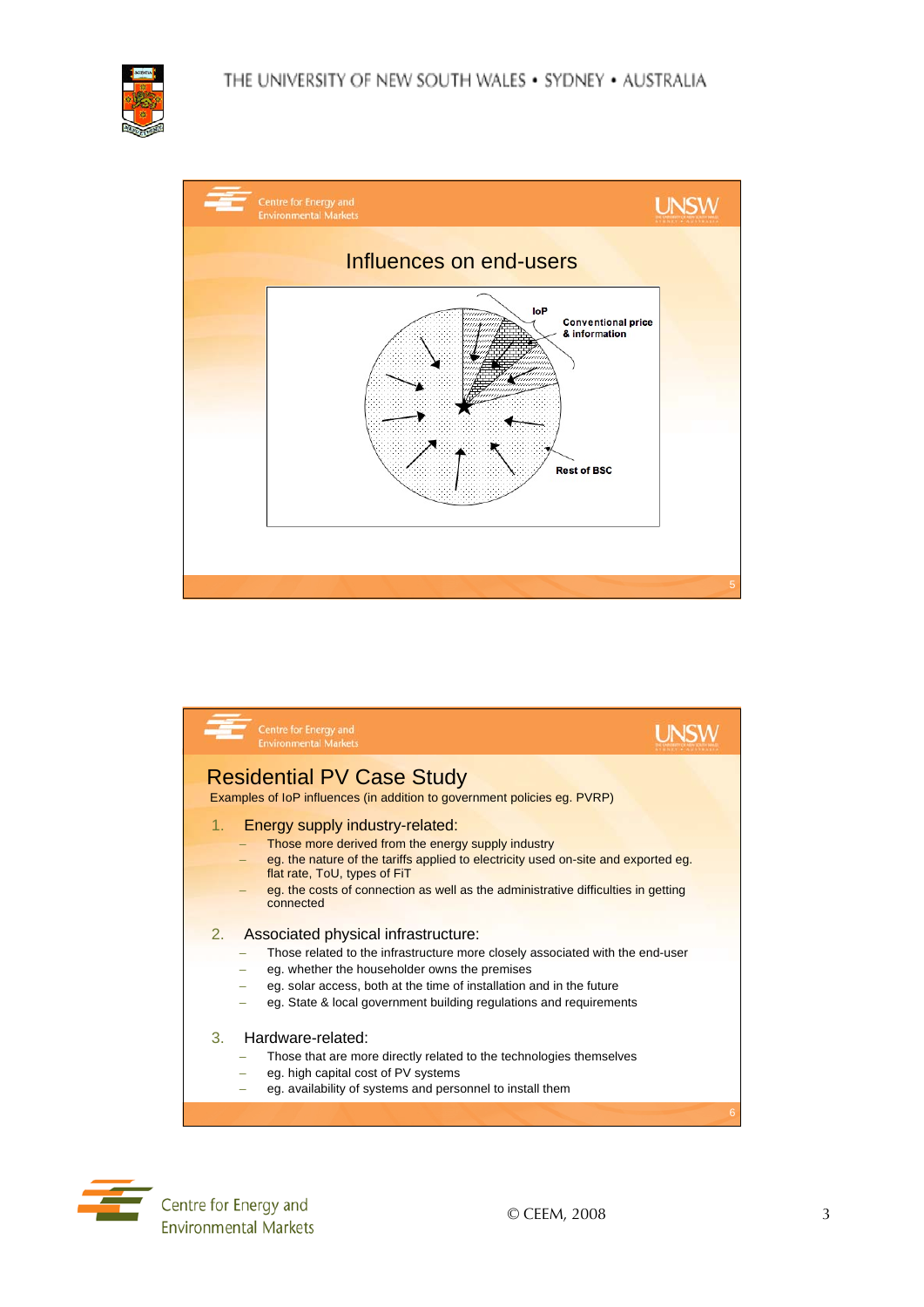

| Centre for Energy and<br><b>Environmental Markets</b>                                    |  |
|------------------------------------------------------------------------------------------|--|
| <b>Price sensitivity</b>                                                                 |  |
| No single price sensitivity, payback time influenced by:<br>Prior to installation        |  |
| whether the homeowner was on a particular type of tariff prior to system<br>installation |  |
| demand profile prior to system installation                                              |  |
| After installation                                                                       |  |
| the cost of the system including connection costs, new meter etc.                        |  |
| whether the homeowner is on a particular type of tariff after system installation        |  |
| system output (influenced by solar access, placement of inverter)                        |  |
| demand profile after system installation                                                 |  |
| the availability of rebates etc.                                                         |  |
| A bell-shaped distribution curve of payback times across the<br>population.              |  |
|                                                                                          |  |



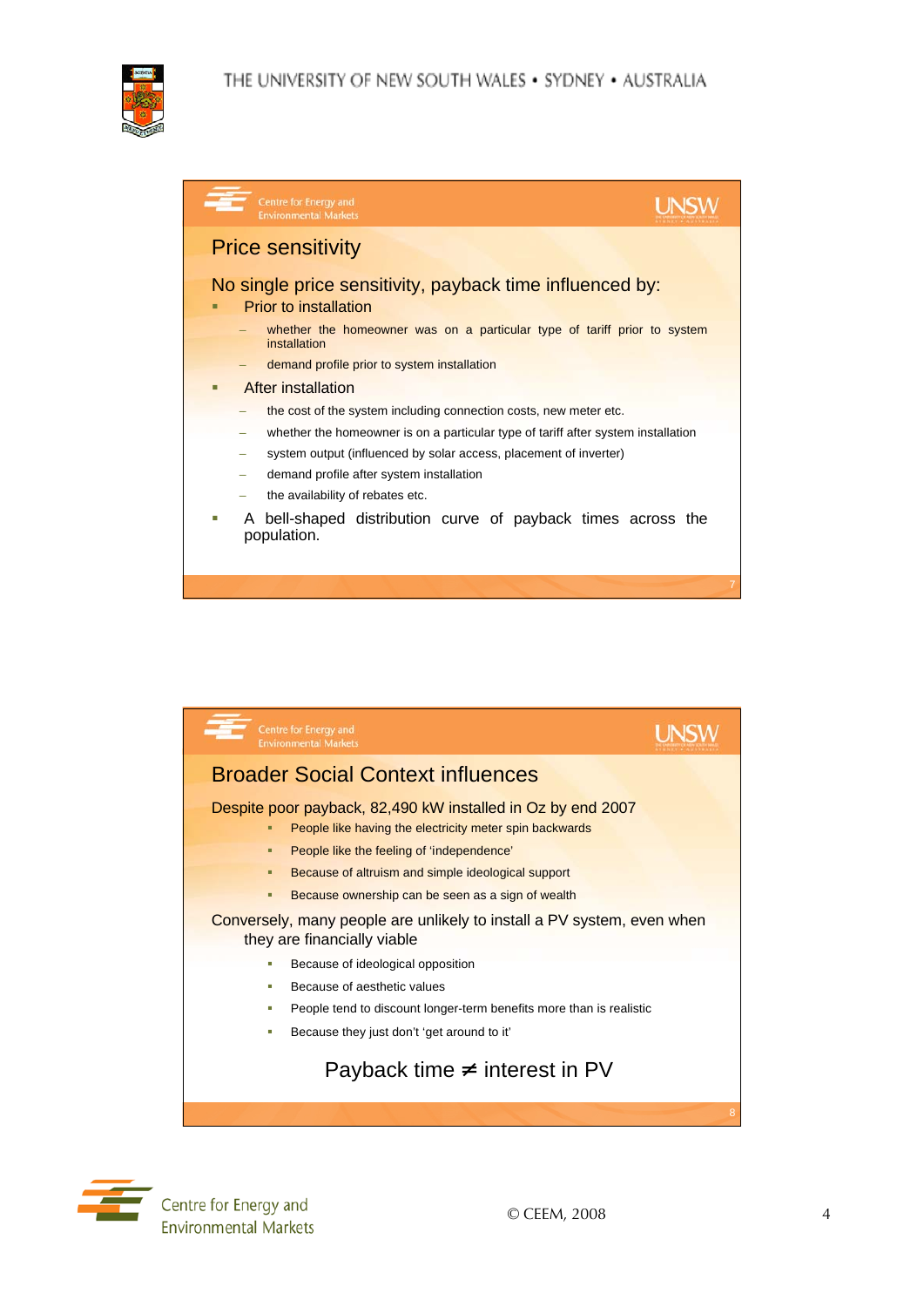





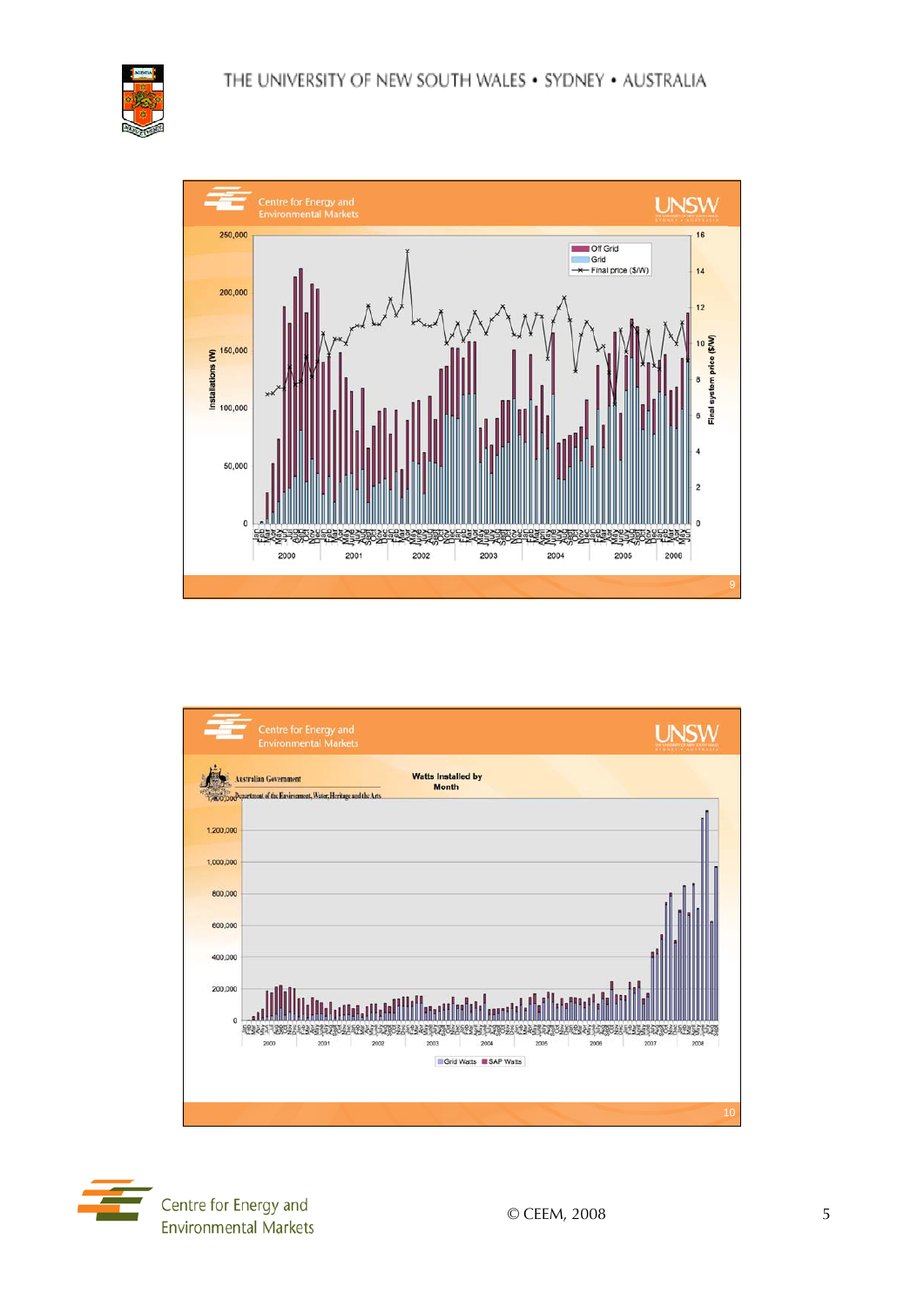

| Other case studies more complex                                                                                                                                               |  |
|-------------------------------------------------------------------------------------------------------------------------------------------------------------------------------|--|
| <b>Residential hot water</b><br>1.<br>2.<br>Residential space heating and cooling                                                                                             |  |
| both are energy services<br>٠<br>multiple different hardware options<br>٠<br>interactions between different types of hardware<br>rapid purchase decisions<br>behaviour change |  |





Centre for Energy and **Environmental Markets**